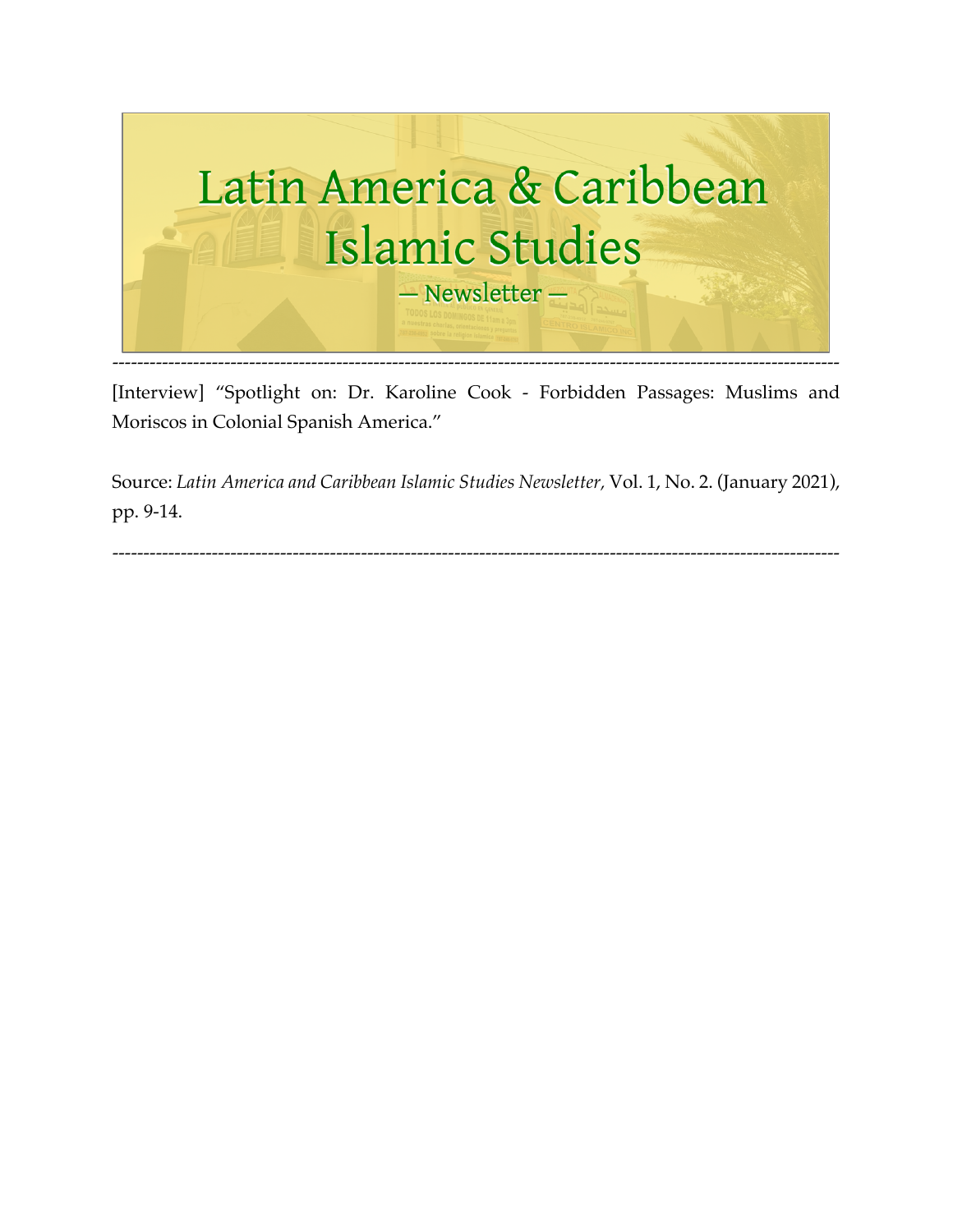## **Spotlight Dr. Karoline Cook - Forbidden Passages: Muslims and Moriscos in Colonial Spanish America** *Interview and Introduction by Ken Chitwood*

Emigrants from the Atlantic world came to the Americas for various reasons, with many motives, and precipitated by myriad circumstances. Some were forced, some came to escape an old society or to build a new one, others came to acquire riches or set-up shop. Yet, as J.H. Elliott wrote in his tome *Empires of the Atlantic World: Britain and Spain in America 1492-1830,* "they all faced the same challenge of moving from the known to the unknown, and of coming to terms with an alien environment that would demand of them numerous adjustments and a range of new responses."

Furthermore, as Elliott continues, "to a greater or lesser degree, those responses would be shaped by a home culture whose formative influence could never be entirely escaped, even by those who who were most consciously rejecting it for a new life beyond the seas." While the local context with its diverse ecological, material, political, sociocultural, and religious environments shaped the contours of American colonization and conquest, the colonial world was simultaneously defined and influenced by its transatlantic nature. Significantly, the historical and legal dimensions of imperial statecraft conditioned the experience of various constituencies in even the most far-flung reaches of the American empires.

It is within this transatlantic imperial nexus that Dr. Karoline P. Cook situates the narrative of **Forbidden Passages: Muslims and Moriscos in Colonial Spanish America.**  The following is an interview with Dr. Cook, lecturer in the history of the Atlantic world at Royal Holloway University of London about her previous and current work that provides multiple insights into the state of study on Islam and Muslim communities in Latin America and the Caribbean over the *longue durée.* 

#### **Why did you set out to write Forbidden Passages? Where did the process begin?**

I became interested in Moriscos in the Americas when I was still an undergraduate student at Bryn Mawr College, researching my senior thesis on enslaved Moriscas who were tried by the Spanish Inquisition for practicing Islam. The summer before my senior year, I received a grant from Bryn Mawr to conduct research for my thesis at the Archivo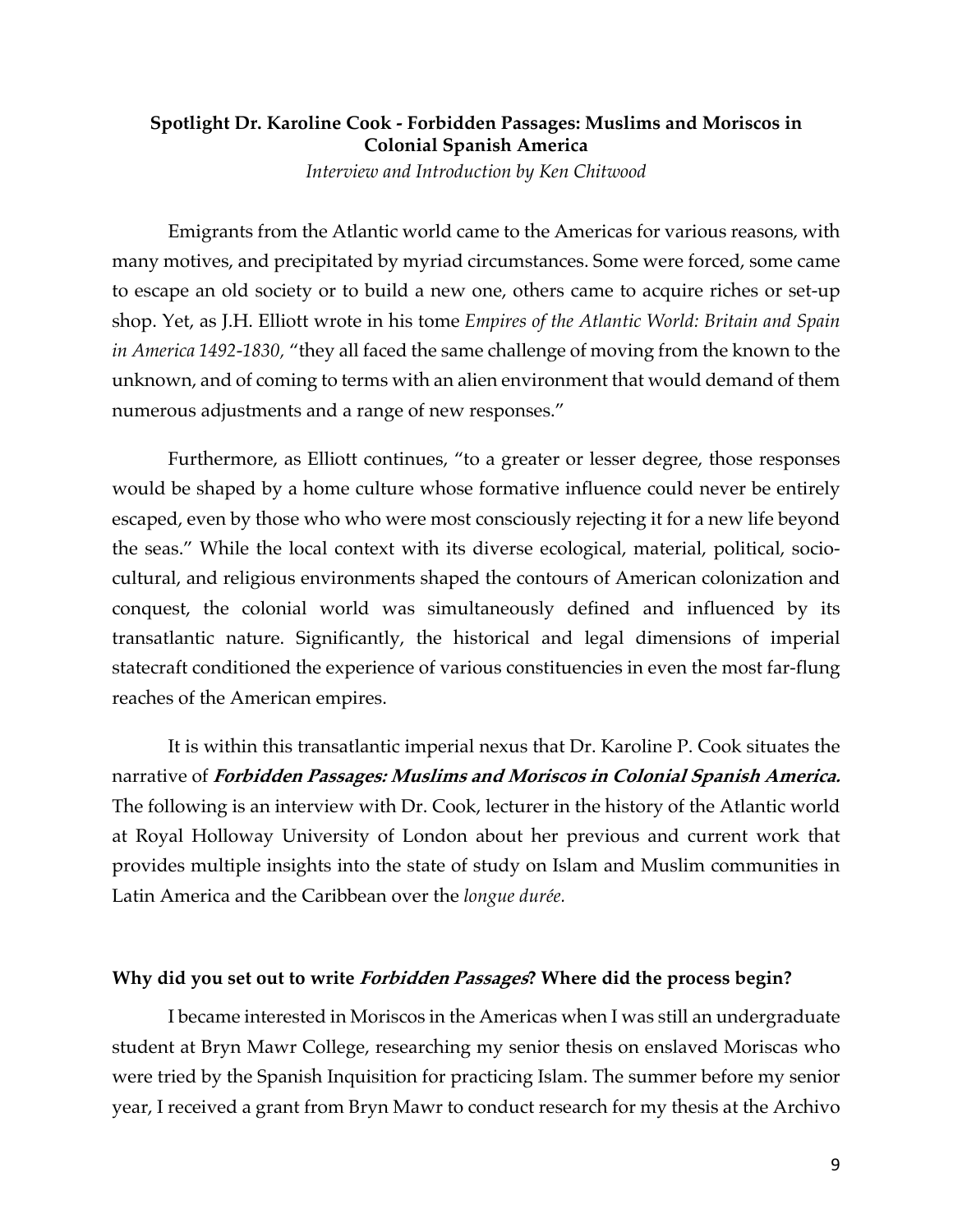Histórico Nacional (AHN) in Madrid, but first spent a couple of weeks in Seville with my family. In Seville I stopped by the Archivo General de Indias (AGI) to apply for an ID card that was required at the time for all researchers who wanted to consult Spain's national archives. The archivists told me that I wouldn't find information about Moriscos at the AGI because during the sixteenth and seventeenth centuries they had been prohibited from emigrating to the Americas. Because I was already familiar with the rich historiography on conversos who faced the same travel restrictions as the Moriscos, and who nonetheless settled in the viceroyalties of New Spain and Peru, I began to wonder whether the same might have been true of the Moriscos. This knowledge and the questions it raised prompted my interest in whether Moriscos emigrated to Spanish America and if so, what implications their presence could have for our understanding of colonial society. Upon graduating from Bryn Mawr, I was granted a Fulbright Fellowship to spend the following year in the Spanish archives to determine whether I could answer these questions. I found more sources than I had anticipated amongst the Inquisition records at the AHN and the Royal Audiencia records at the AGI, and I began applying to PhD programs to continue researching the topic.

# **In your opinion, how much tactical thought was behind the accusation of being a Morisco?**

Accusations that someone was a Morisco or had Muslim ancestry were very tactical, often aimed at discrediting an opponent. They drew upon understandings of limpieza de sangre (blood purity) that could be invoked to prevent a rival from holding prestigious offices, practicing certain professions, or emigrating to the lands claimed by Spain in the Western Hemisphere. The reality was much more complex, and the accused could go to court to assert their status and negotiate their position in colonial society. This allowed for degrees of fluidity in the ways that individuals presented themselves. But it was also about access and the persistent vulnerability to accusation that would result in lengthy and expensive litigation.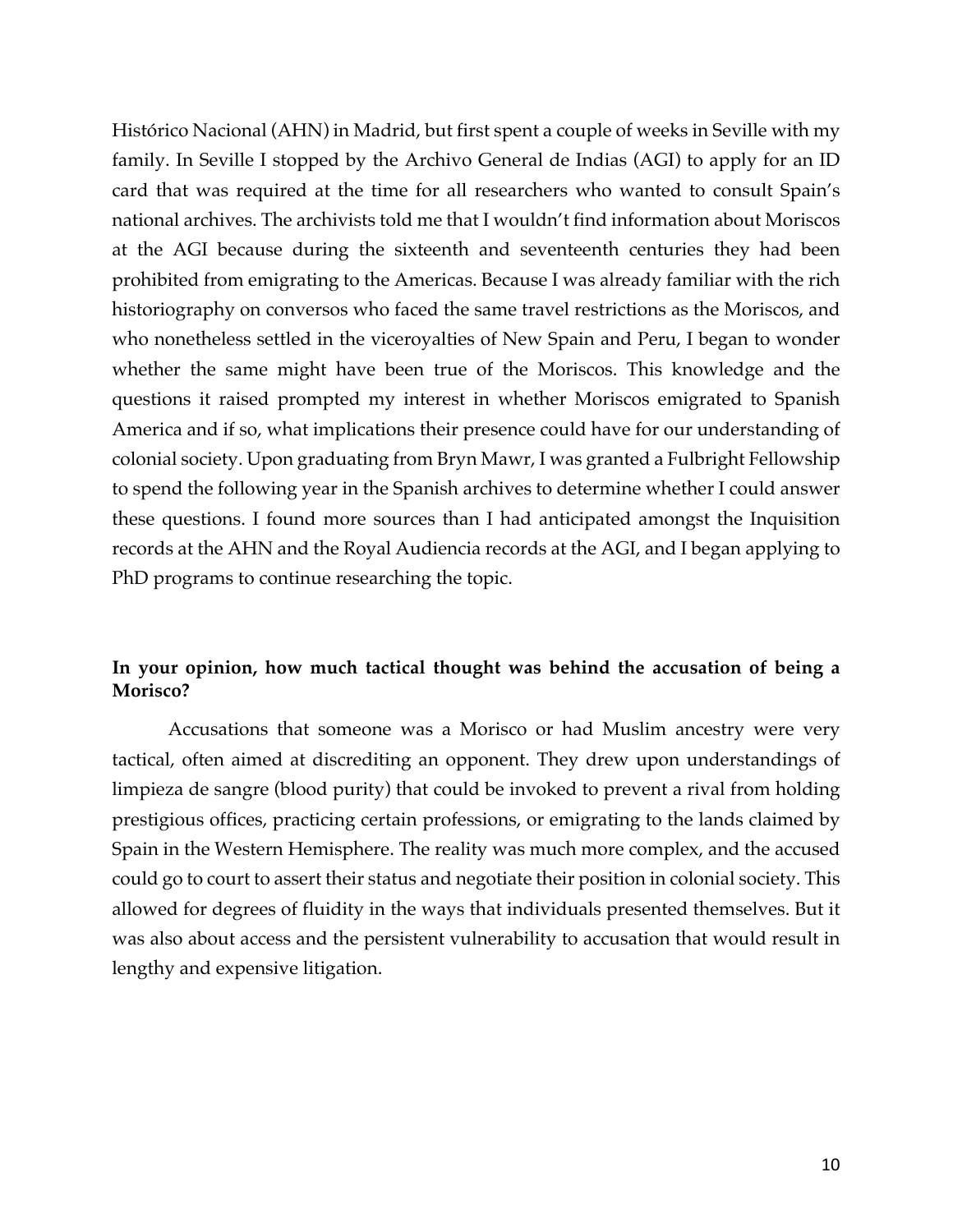#### **Are there any implications for today's political landscape that we can draw from the colonialist's fear of Moriscos undermining their agenda and the subsequent failure to exclude the latter from the 'New World'?**

The discourses invoked by colonial officials against Muslims and anyone they perceived to be a Muslim finds a great deal of resonance with Islamophobia and anxieties about emigration today. Trump's 'Muslim ban' is one of the most recent examples, but this goes back much farther. My Fulbright year in Madrid coincided with September 11 and the US invasion of Afghanistan – when I returned home each evening after reading denunciations of Moriscos in the archives, I continued to read the newspapers full of reports of hate crimes against people perceived to be Muslims and generally heightened anxiety about Muslims who were viewed with suspicion and associated with terrorism in the media. These images have a much longer history, and it was one of the points I wanted to write about in my book.

If there are any implications that can be drawn it is the insidious persistence of hate speech – the ways that negative images of Muslims and emigrants have been invoked for a variety of political agendas. It is important to recognize the types and patterns of anti-Islamic discourse and be attentive to such images in order to challenge them both verbally and legally before they can gain traction. The ways that the label 'Morisco' functioned in the context of local disputes can also tell us something about early constructions of race and racism, and the different forms that racism can assume in contexts that both pre-dated and extend beyond the 19th and 20th century examples.

## **If the numbers in the sources are reliable, what is your estimate of how many Moriscos came to the Americas?**

This is a very difficult question and something I am still working on in the background, even if it wasn't the focus or main interest of my first book. To date I have found approximately 200 references to Moriscos in the context of denunciations before the ecclesiastical and secular courts for practicing Islam in secret or having Muslim ancestry. I am continuing to gather references for a future book that will attempt to grapple with the question of the ways that individuals who did self-identify as Muslims in Spanish America during the early colonial period might have formed communities or ties with each other. This would include not only Iberian converts from Islam but also Muslims from the Maghreb and sub-Saharan Africa.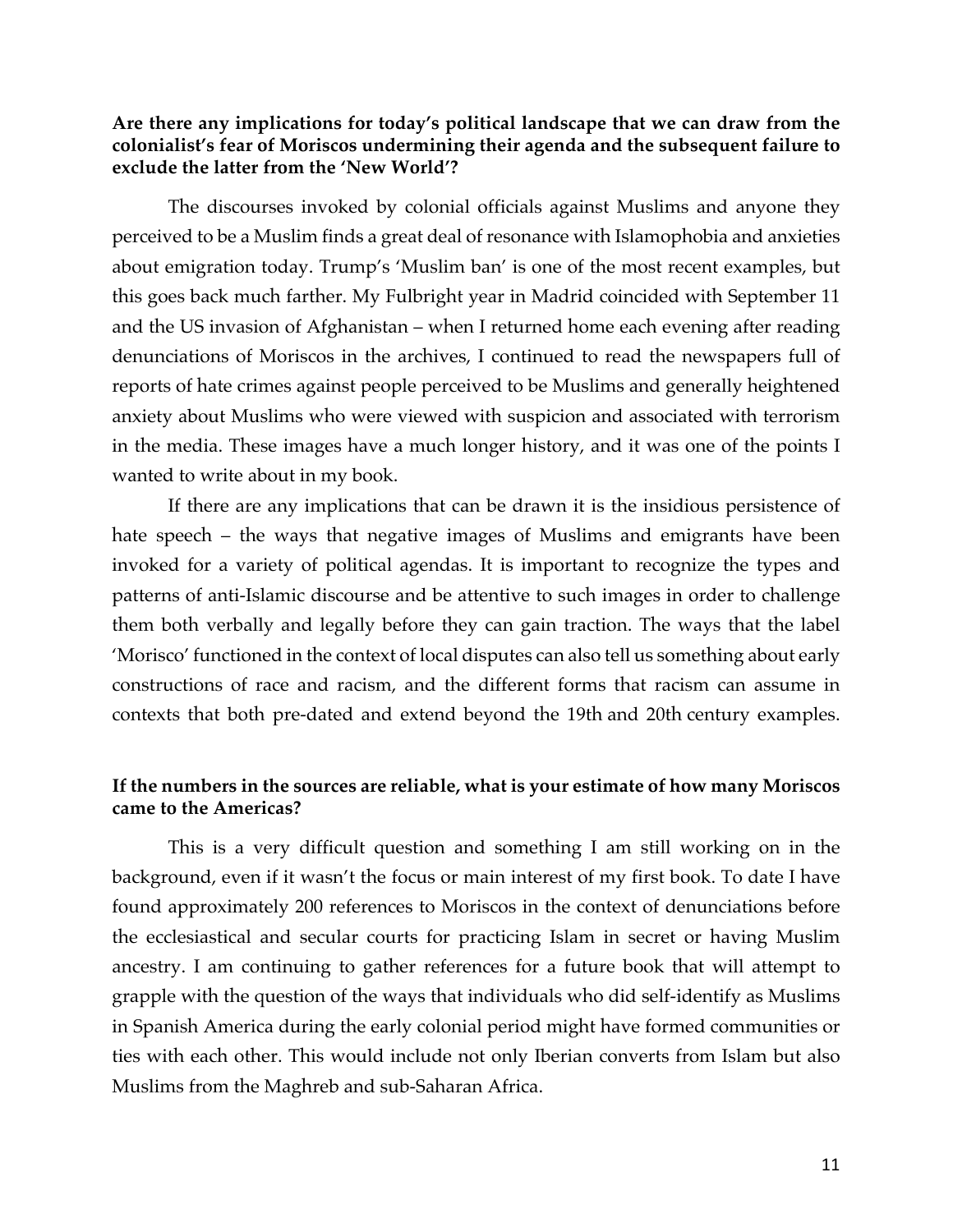That said, a focus on numbers alone can be problematic since it is often very difficult to determine who was or was not a Morisco, and such an approach risks replicating the concerns of inquisitors and colonial officials.

# **In the second half of the book you describe the Moriscos as providers of magical health services across all classes and castes. What implications do you see in this for understanding the colonial society as a whole?**

There was a great deal of exchange at the local everyday level, where Moriscos were sought for remedies – their expertise was valued within their communities. We see this in a variety of contexts where multiple ritual specialists might be consulted if someone was ill or needed the intervention of a healer or a practitioner of love magic and divination. Morisco healers operated in the same local communities as indigenous and African healers, and alongside other broader Mediterranean traditions of healing. Inquisition denunciations could also operate as malpractice suits, but there were important differences between how someone denouncing a failed cure framed the event and the inquisitors' propagandistic use of it in the context of pamphlets and autos de fe. Heightened political tensions or interpersonal rivalries created an environment where denunciations could occur.

# **You use the term 'Morisco' for both, new Christian converts, and old Christians accused of descending from Moors. What was your reasoning behind this double connotation?**

'Morisco' was a label that operated as a legal category with implications for someone's rights and status. There is also little evidence that Moriscos in Spain referred to themselves by this label. I wanted to convey the tactical use of the term in disputes and lawsuits as well as highlight the multiple people who fell under this designation depending on the context.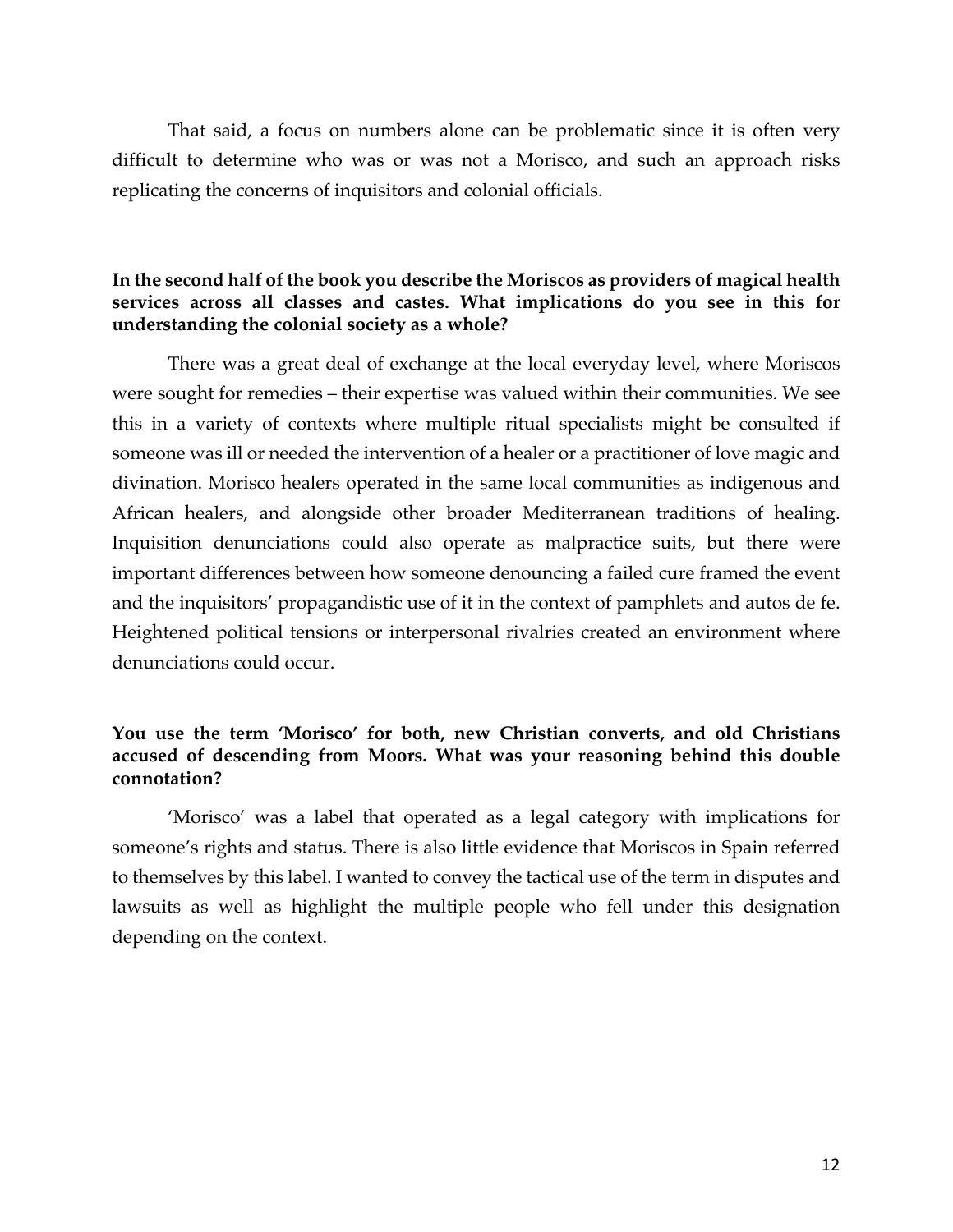## **What has been the 'afterlife' of the book? In other words, what conversations has it inspired and what has it contributed to the study of Islam and Muslim communities in the Americas?**

Since Forbidden Passages was published there has been more interest in the topic. It has inspired conversations about the presence of Muslim communities across the Americas. There are a number of young scholars now working on this topic from different perspectives, and it is gratifying to hear from them about their interests and their work.

# **If you would have the chance to rewrite the book today, what area would you include that is not covered in the first version?**

I would write a lot more about Moriscas and gender generally. When I was researching Forbidden Passages I didn't feel that I had adequate source material to do this well, but as time passes and I collect more sources I am increasingly incorporating gender analysis into my work.

#### **What research project(s) are you currently working on?**

I am working on two book-length projects, beyond the long-term project that I mentioned above that really won't be ready to write for at least another ten years! My next book project examines constructions of nobility in the early modern Spanish Empire. I will focus on how a range of families who claimed descent from the Nasrid emirs of Granada, the Inca rulers of Peru, and the Mexica rulers of Tenochtitlan claimed noble status at a time when creole families in the viceroyalties of New Spain and Peru were also engaged in litigation regarding the perpetuity of their encomiendas, and they invoked and at times invented accounts of Christian-Muslim relations on the Peninsula in order to stake their claims. Broadly speaking I am interested in how such claims to noble status and representations of Muslims in the petitions and court cases can shed light on how ideas about race were taking shape in this period.

My other project is a microhistory that focuses on Cristóbal de la Cruz, a man who was born in Algiers and enslaved as a young boy after being captured on a fishing boat, taken to Seville and baptized. De la Cruz denounced himself before inquisitors in Barcelona, Seville, and Mexico City multiple times over a thirty-year period. I am